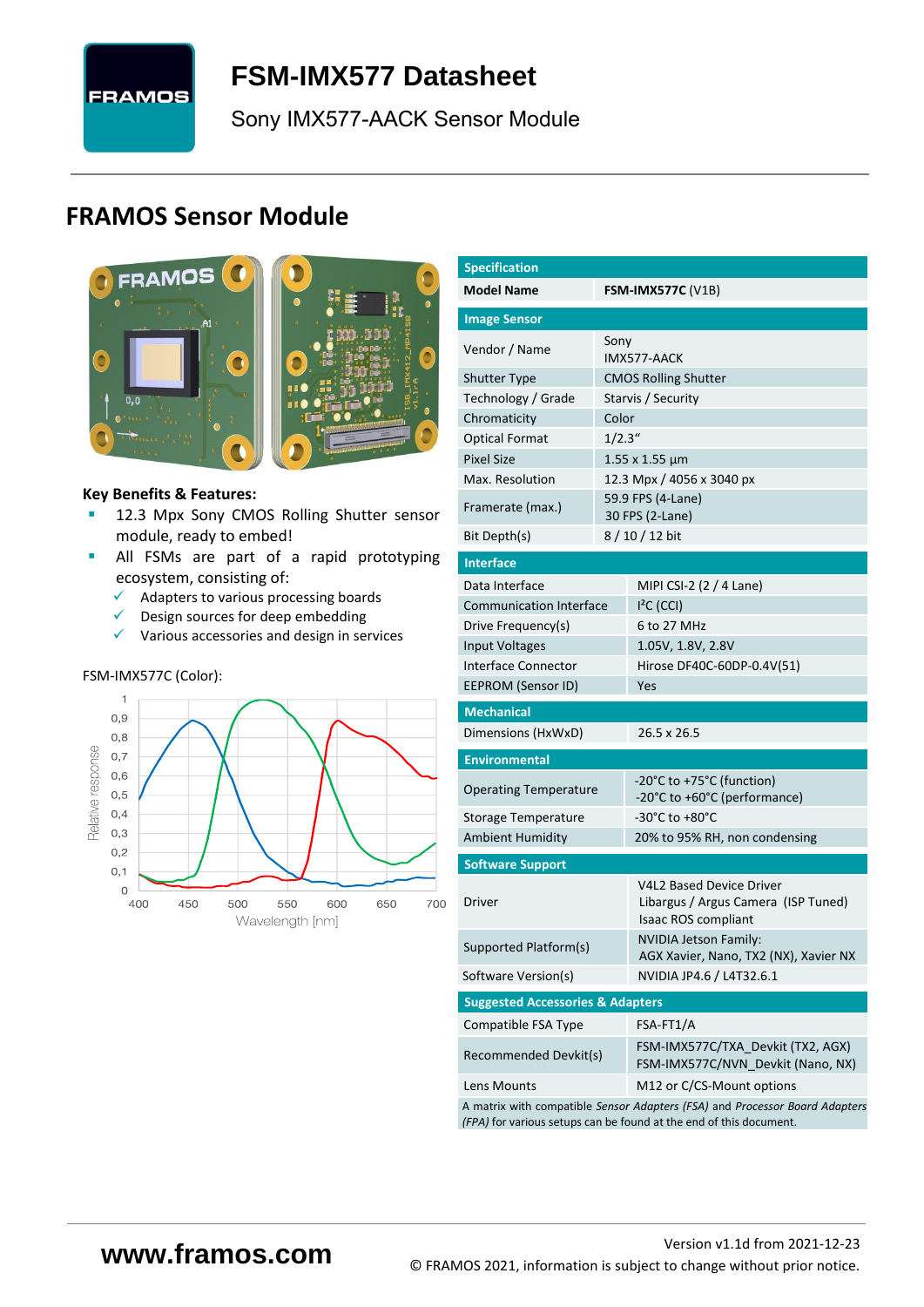#### **Mechanical Drawing**

**PAMOS** 



Sensor image optical center is in mechanical board center.

#### **Connector Pinout**

Type: [Hirose DF40C-60DP-0.4V\(51](#page-0-6)[\)](#page-0-6)  Mating Type: Hirose DF40HC(4.0)-60DS-0.4V(51)



Signals are routed directly from image sensor to connector. Details on specific signals are described in the respective image sensor datasheet.

# **www.framos.com**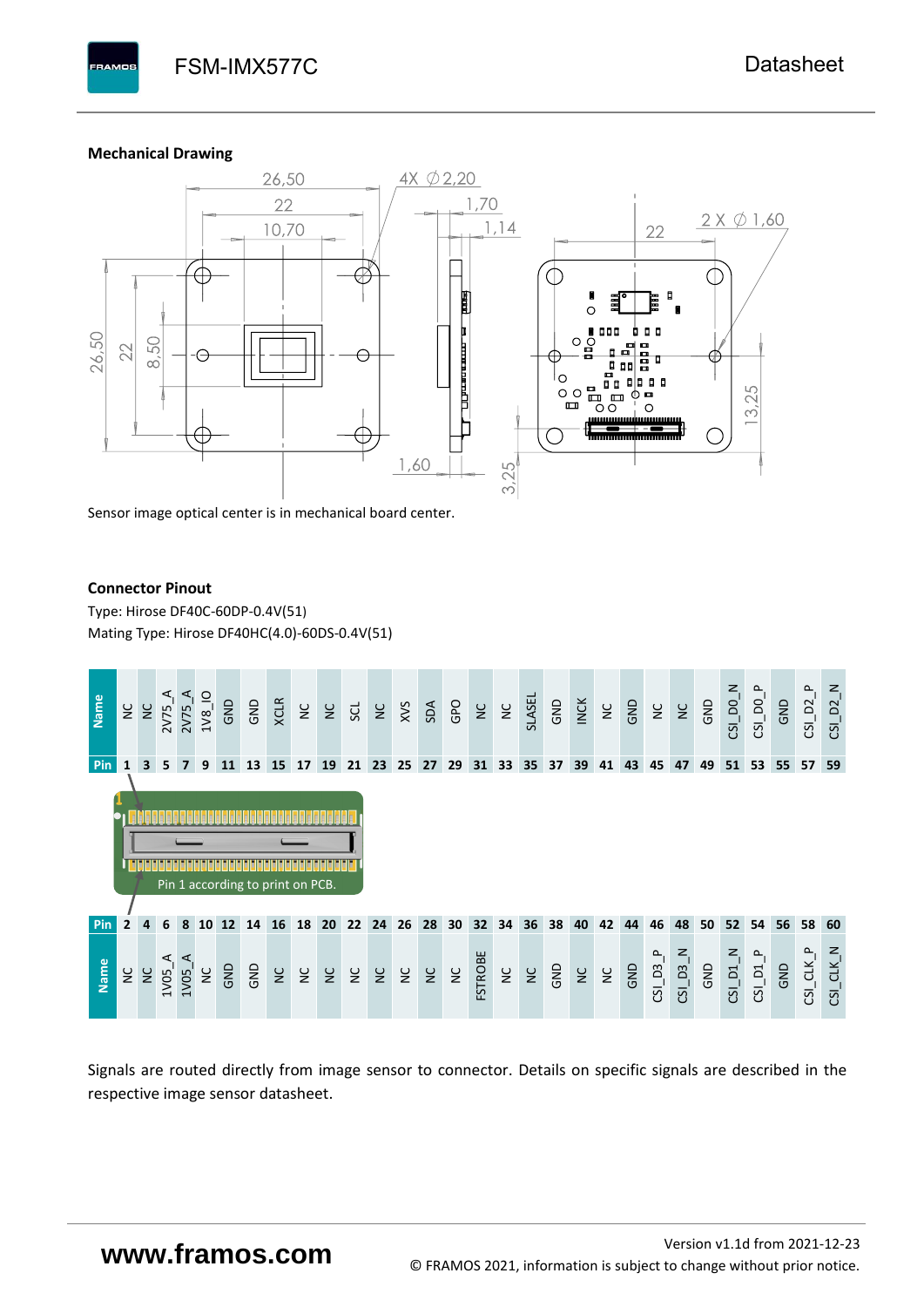FSM-IMX577C

#### **Table of Contents**

FRAMOS

|              | $1 \quad$ |  |
|--------------|-----------|--|
|              | 1.1       |  |
|              | 1.2       |  |
|              | 1.2.1     |  |
|              | 1.2.2     |  |
| $\mathbf{2}$ |           |  |
|              | 2.1       |  |
|              | 2.1.1     |  |
|              | 2.1.2     |  |
| 3            |           |  |
|              | 3.1       |  |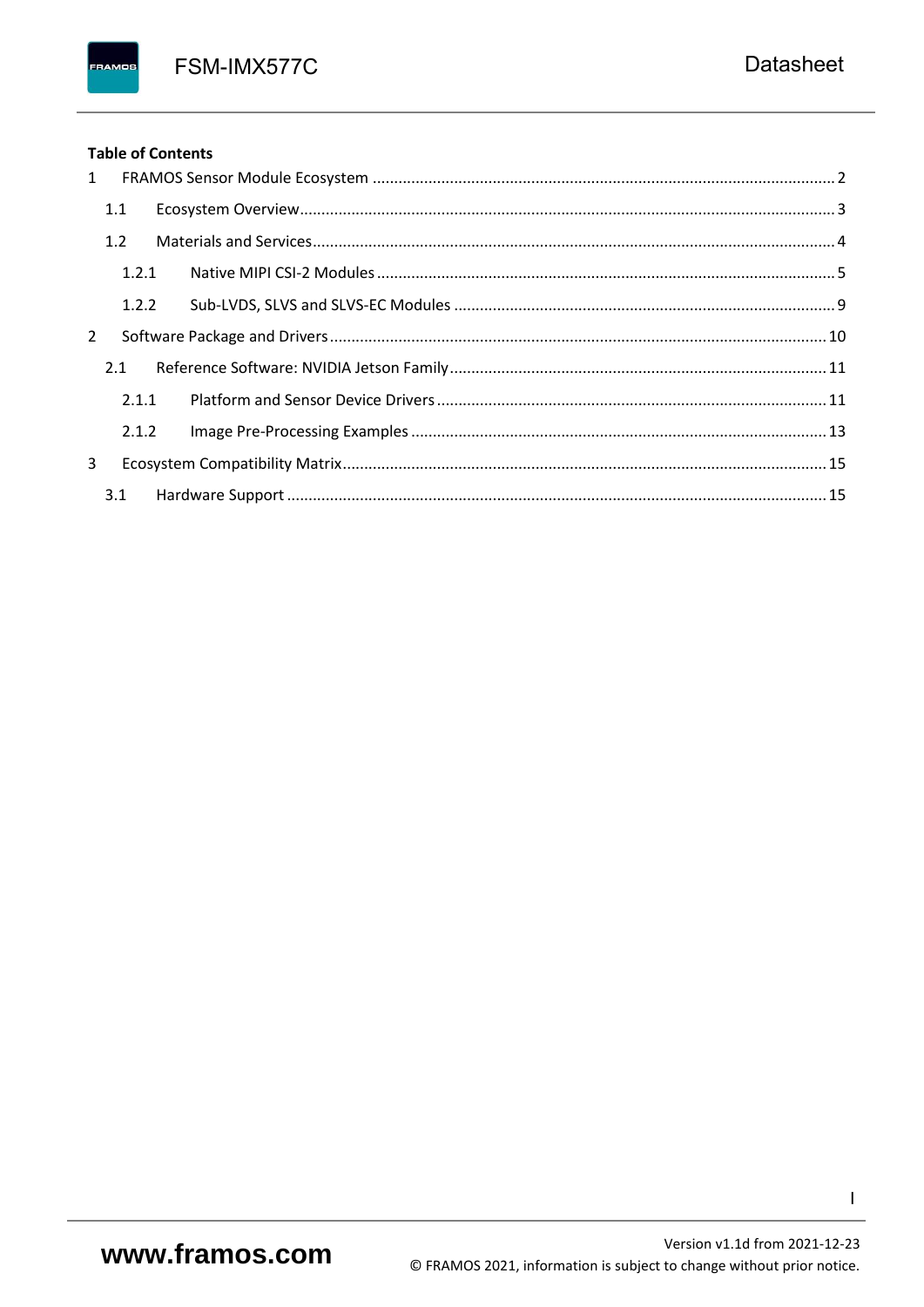## <span id="page-3-0"></span>**1 FRAMOS Sensor Module Ecosystem**

The FSM Ecosystem consists of FRAMOS Sensor Modules, Adapters, Software and Sources, and provides one coherent solution supporting the whole process of integrating image sensors into embedded vision products.

During the evaluation and proof-of-concept phase, off-the-shelf sensor modules with a versatile adapter framework allow the connection of latest image sensor technology to open processing platforms, like the NVIDIA Jetson Family or the 96boards.org standard. Reference drivers and sample applications deliver images immediately after installation, supporting V4L2 and an optional derivate API providing comfortable integration. Within the development phase, electrical design references and driver sources guide with a solid and proven baseline to quickly port into individual system designs and extend scope, while decreasing risk and efforts.

To simplify and relieve the whole supply chain, all FRAMOS Sensor Modules and adapters are optimized and ready for delivery in volume and customization with pre-configured lens holder, lens and further accessories.

#### **Off-the-Shelf Hardware**

- FRAMOS Sensor Modules (FSM) from stock, ready for evaluation and optimized for initial mass production.
- Versatile adapter framework, allowing flexible testing of different modules, on different processing boards:
	- FRAMOS Sensor Adapter (FSA): Everything the specific sensor needs for operation
	- FRAMOS Processor Adapter (FPA): Connect up to four FSM + FSA to a specific processor board
- From lenses, mechanics and cables, all needed imaging accessories from one hand

#### **Kickstart Software Package**

- Drivers with basic sensor integration:
	- V4L2 drivers for specific image sensors
	- Platform specific device tree overlays
- Streamlined V4L2 library (LibSV) with comfortable and generic C/C++ API
- Example applications demonstrating initialization, configuration and image acquisition

Further to the off-the-shelf hard- and software, the Ecosystem supports you on project basis with:

- Driver sources allowing the focus on application specific scope and sensor features
- Electrical references for FSA and FPA, supporting quick and optimized embedding of FSMs
- Engineering services via FRAMOS and its partners, allowing you to focus on your product's unique value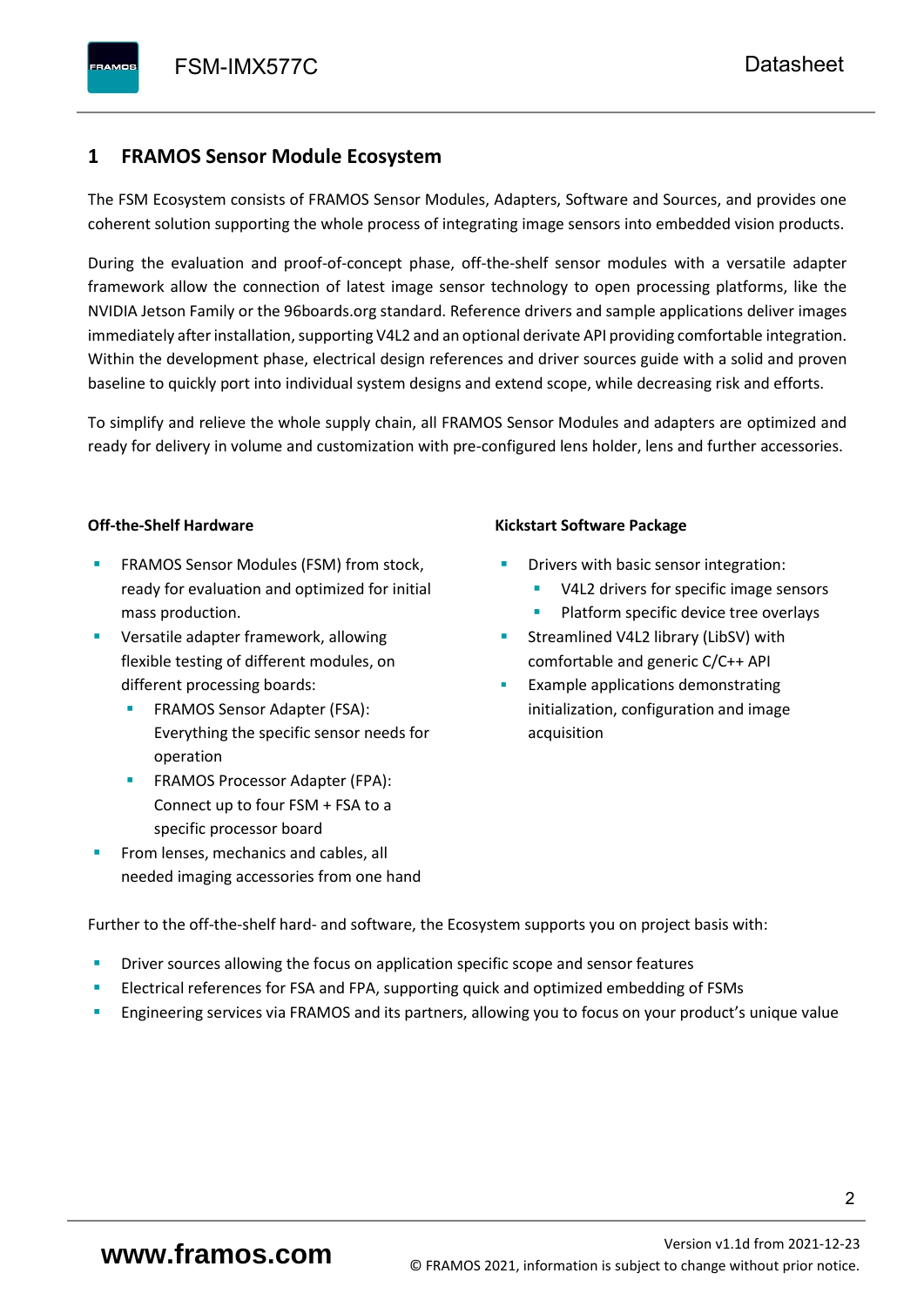# <span id="page-4-0"></span>**1.1 Ecosystem Overview**

**PAMOS** 

The figure below shows a map of compatibility with all components inside the Ecosystem. Every element (or hardware) and connection displayed in **Green** operates with native MIPI CSI-2 (D-PHY) data.



Every component and connection displayed in **Orange** or **Blue** operates with proprietary (Sub-LVDS, SLVS) or standardized (SLVS-EC) LVDS data, that requires further attention to the physical processing of the image data by either data conversion or specific FPGA IP. Users of MIPI CSI-2 based processing systems are supported by FSM specific data conversion located on dedicated FRAMOS Sensor Adapters (FSAs).



*Figure 1: Assembly of a typical Sensor Module Development Kit*

Specification and compatibility of all individual components are listed in the appropriate chapter of the full datasheet. Access to software and drivers is only granted with the purchase of the appropriate development kit. Electrical design sources, support and services are provided on individual basis, they are not part of the development kit or component purchase.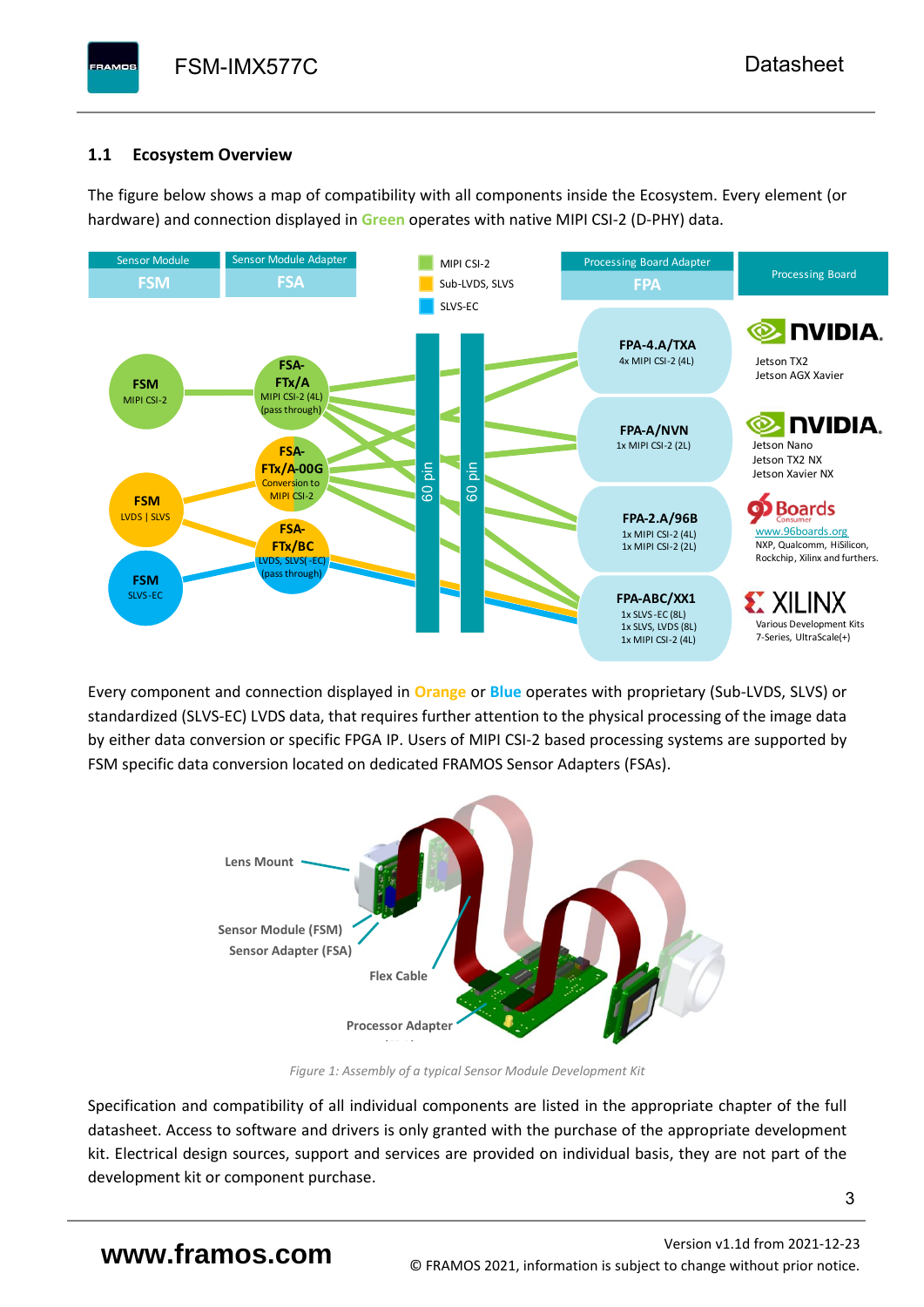#### <span id="page-5-0"></span>**1.2 Materials and Services**

Below you can find a list of materials and services as part of the FRAMOS Sensor Module Ecosystem.

#### **Hardware**

- **EXECTED FRAMOS Sensor Module Development Kits**
- **Individual Parts:** 
	- FRAMOS Sensor Modules
	- **FRAMOS Sensor Adapters**
	- **EXAMOS Processor Adapters**
	- **EXECTED** FRAMOS Module Accessories (Cables, Mounts)

**Software** (part of the Development Kit)

- Software Package for NVIDIA Jetson AGX Xavier, Nano, TX2, TX2 NX and Xavier NX
- Software Package for DragonBoard 410c (96Boards)
- **E** Xilinx FPGA reference implementation for SLVS-EC (Sony IMX421, IMX530)

#### **Design Sources** (on Project Basis)

- Software Driver Sources
- Electrical References for FSA, FPA (Schematics)

#### **Design Services**

- Off-the-shelf hardware customization including size, shape, connector and extended functionality
- Software customization and extension
	- Additional processor board support
	- Further sensor features and image (pre-)processing
- **■** Integration of additional sensors
- Optimization for volume production
- Lens assembly and alignment
- System / solution development
- Production and integration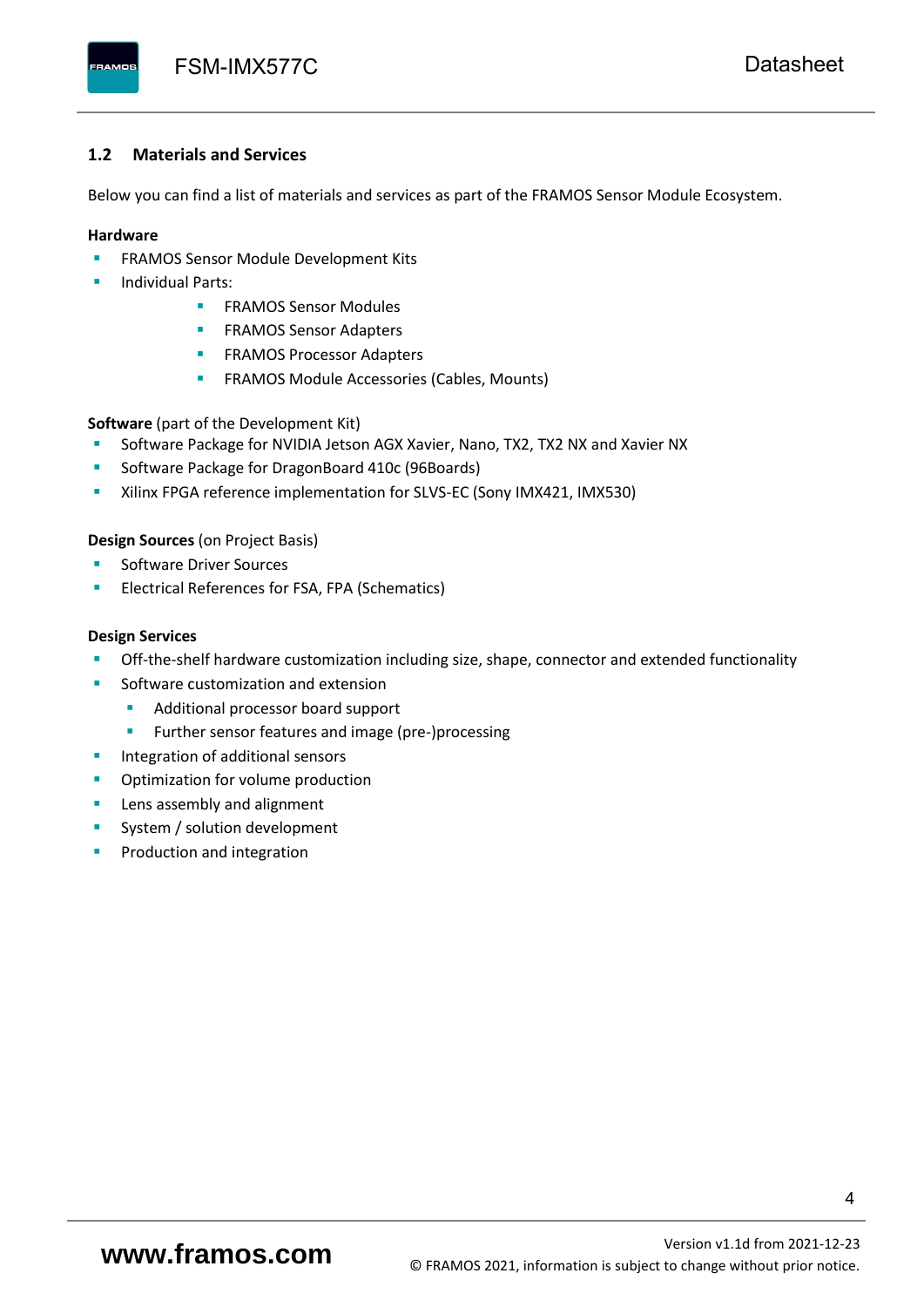### **1.2.1 Native MIPI CSI - 2 Modules**

#### **[Global Shu](#page-0-7)tters**

<span id="page-6-0"></span>

| <b>Model Name</b>                        | FSM-IMX297                      | <b>FSM-AR0144</b>            | FSM-IMX296                      | FSM-HDP230                             | <b>FSM-IMX565</b>                      |
|------------------------------------------|---------------------------------|------------------------------|---------------------------------|----------------------------------------|----------------------------------------|
| <b>Shutter Type</b>                      | <b>CMOS Global Shutter</b>      | <b>CMOS Global Shutter</b>   | <b>CMOS Global Shutter</b>      | <b>CMOS Global Shutter</b>             | <b>CMOS Global Shutter</b>             |
| <b>Technology</b>                        | Pregius (Gen2)(Bin)             | $\overline{\phantom{a}}$     | Pregius (Gen2)                  |                                        | Pregius S (Gen4)                       |
| <b>Resolution [MP]</b>                   | 0.4                             | 1                            | 1.6                             | 2.3                                    | 12.3                                   |
| <b>Resolution [HxV]</b>                  | 728 x 544                       | 1280 x 800                   | 1456 x 1088                     | 1944 x 1204                            | 4128 x 3008                            |
| Max. Framerate [FPS]                     | 120.9 FPS (1-Lane)              | 60.3 FPS (2-Lane)            | 60.4 FPS (1-Lane)               | 59.9 FPS (4-Lane)<br>59.9 FPS (2-Lane) | 42.6 FPS (4-Lane)<br>22.3 FPS (2-Lane) |
| Mono / Color                             | Mono                            | Color / Mono                 | Mono                            | Color / Mono                           | Color / Mono                           |
| <b>Sensor Manufacturer</b>               | Sony                            | <b>ON Semiconductor</b>      | Sony                            | Pyxalis                                | Sony                                   |
| <b>Sensor Name</b>                       | <b>IMX297LLR /</b><br>IMX297LQR | AR0144CSSM /<br>AR0144CSSC   | <b>IMX296LLR /</b><br>IMX296LQR | HDPYX 230-G Mono<br>/ HDPYX 230-G RGB  | <b>IMX565AAMJ-C/</b><br>IMX565AAQJ-C   |
| <b>Application / Grade</b>               | Sensing                         | Industrial                   | Sensing                         | Automotive                             | Industrial                             |
| <b>Optical Format [inch]</b>             | 1/2.9                           | 1/4                          | 1/2.9                           | 1/2.5                                  | 1/1.1                                  |
| Pixel Size [µm]                          | $6.9 \times 6.9$                | 3x3                          | $3.45 \times 3.45$              | $3.2 \times 3.2$                       | $2.74 \times 2.74$                     |
| <b>Pixel Bitdepth [bit]</b>              | 10 bit                          | 10 / 12 bit                  | 10 bit                          | 8/10/12/14/16<br>bit                   | 8/10/12 bit                            |
| Data Interface [Type]                    | MIPI CSI-2                      | MIPI CSI-2                   | MIPI CSI-2                      | MIPI CSI-2                             | MIPI CSI-2                             |
| Data Interface [# Lanes]                 | $\mathbf{1}$                    | 1/2                          | $\mathbf{1}$                    | 2/4                                    | 2/4                                    |
| <b>Communication Interface</b>           | $I2C$ (4-wire serial)           | $l^2C$                       | $I2C$ (4-wire serial)           | $l^2C$                                 | $I^2C$                                 |
| <b>Drive Frequency [MHz]</b>             | 37.125 / 74.25 / 54             | 6 to 48                      | 37.125 / 74.25 / 54             | 6 to 27                                | 37.125 / 54 / 74.25<br><b>MHz</b>      |
| <b>Input Voltages</b>                    | 1.2V, 1.8V, 3.3V                | 1.2V, 1.8V, 2.8V             | 1.2V, 1.8V, 3.3V                | 1.2V, 1.8V, 2.8V                       | 1.1V, 1.8V, 2.9V, 3.3V                 |
| <b>Supported Lens Mounts</b>             | M12 or<br>C/CS-Mount options    | M12 or<br>C/CS-Mount options | M12 or<br>C/CS-Mount options    | M12 or<br>C/CS-Mount options           | C/CS-Mount option                      |
| <b>Board Dimensions [mm<sup>2</sup>]</b> | 26.5 mm x 26.5 mm               | 26.5 mm x 26.5 mm            | 26.5 mm x 26.5 mm               | 26.5 mm x 26.5 mm                      | 26.5 mm x 26.5 mm                      |

 $\mathfrak{g}$ 

**www.framos.com**

www.framos.com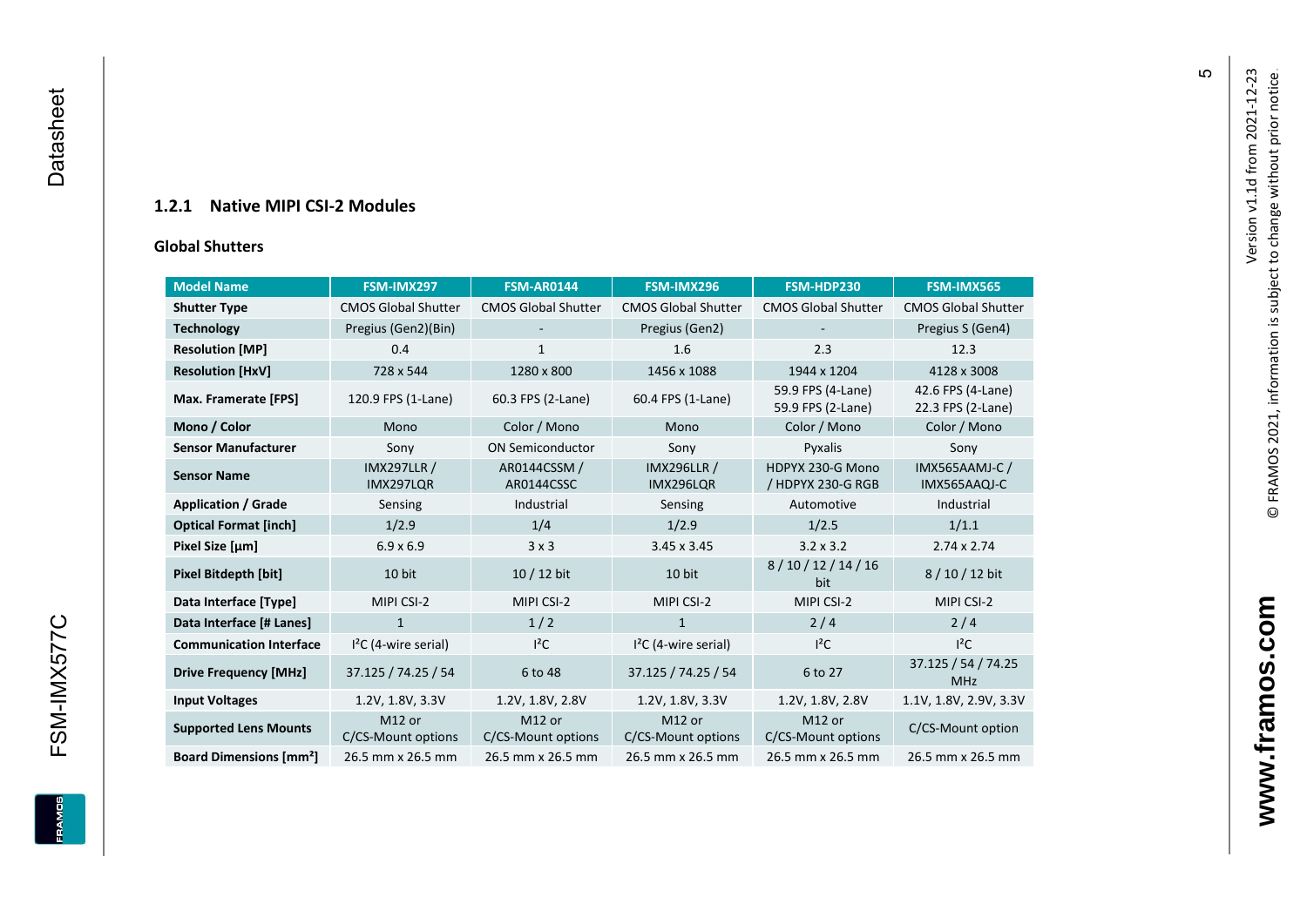#### **Rolling Shutters (Part 1/ 3 ) – up to 5 MP**

| <b>Model Name</b>                        | FSM-IMX327                         | FSM-IMX290                          | FSM-IMX462                                     | FSM-IMX464                         | FSM-IMX335                         | <b>FSM-AR0521</b>                  |
|------------------------------------------|------------------------------------|-------------------------------------|------------------------------------------------|------------------------------------|------------------------------------|------------------------------------|
| <b>Shutter Type</b>                      | <b>CMOS Rolling</b><br>Shutter     | <b>CMOS Rolling</b><br>Shutter      | <b>CMOS Rolling</b><br>Shutter                 | <b>CMOS Rolling</b><br>Shutter     | <b>CMOS Rolling</b><br>Shutter     | <b>CMOS Rolling</b><br>Shutter     |
| <b>Technology</b>                        | Starvis + NIR                      | Starvis + NIR                       | <b>Starvis</b>                                 | Starvis + NIR                      | <b>Starvis</b>                     |                                    |
| <b>Resolution [MP]</b>                   | 2.1                                | 2.1                                 | 2.1                                            | 4.2                                | 5                                  | 5                                  |
| <b>Resolution [HxV]</b>                  | 1920 x 1080                        | 1920 x 1080                         | 1920 x 1080                                    | 2712 x 1538                        | 2616 x 1964                        | 2592 x 1944                        |
| Max. Framerate [FPS]                     | 60 FPS (4-Lane)<br>60 FPS (2-Lane) | 120 FPS (4-Lane)<br>60 FPS (2-Lane) | 120 FPS (4-Lane)<br>60 FPS (2-Lane)            | 90 FPS (4-Lane)<br>30 FPS (2-Lane) | 60 FPS (4-Lane)<br>30 FPS (2-Lane) | 69 FPS (4-Lane)<br>34 FPS (2-Lane) |
| Mono / Color                             | Color                              | Color                               | Mono                                           | Color / Mono                       | Color / Mono                       | Color / Mono                       |
| <b>Sensor Manufacturer</b>               | Sony                               | Sony                                | Sony                                           | Sony                               | Sony                               | <b>ON Semiconductor</b>            |
| <b>Sensor Name</b>                       | <b>IMX327LOR1</b>                  | IMX462LOR-C                         | <b>IMX290LLR /</b><br>IMX464LQR-C<br>IMX290LQR |                                    | <b>IMX335LLN /</b><br>IMX335LQN    | AR0521SR2M /<br>AR0521SR2C         |
| <b>Application / Grade</b>               | Security                           | Security                            | Security                                       | Security                           | Security                           |                                    |
| <b>Optical Format [inch]</b>             | 1/2.8                              | 1/2.8                               | 1/2.8                                          | 1/1.8                              | 1/2.8                              | 1/2.5                              |
| Pixel Size [µm]                          | $2.9 \times 2.9$                   | $2.9 \times 2.9$                    | $2.9 \times 2.9$<br>$2.9 \times 2.9$           |                                    | $2 \times 2$                       | $2.2 \times 2.2$                   |
| <b>Pixel Bitdepth [bit]</b>              | 10 / 12 bit                        | 10 / 12 bit                         | 10 / 12 bit<br>10 / 12 bit                     |                                    | 10 / 12 bit                        | 8/10/12 bit                        |
| Data Interface [Type]                    | MIPI CSI-2                         | MIPI CSI-2                          | MIPI CSI-2                                     | MIPI CSI-2                         | MIPI CSI-2                         | MIPI CSI-2                         |
| Data Interface [# Lanes]                 | 2/4                                | 2/4                                 | 2/4                                            | 2/4                                | 2/4                                | 2/4                                |
| <b>Communication Interface</b>           | $I2C$ (4-wire serial)              | $l^2C$                              | $I2C$ (4-wire serial)                          | $I^2C$                             | $l^2C$                             | $l^2C$                             |
| <b>Drive Frequency [MHz]</b>             | 37.125 / 74.25                     | 37.125 / 74.25                      | 37.125 / 74.25                                 | 6 to 27 / 37.125 /<br>74.25        | $6 - 27 / 37.125 /$<br>74.25       | 10 to 48                           |
| <b>Input Voltages</b>                    | 1.2V, 1.8V, 2.9V                   | 1.2V, 1.8V, 2.9V                    | 1.2V, 1.8V, 2.9V                               | 1.2V, 1.8V, 2.9V                   | 1.2V, 1.8V, 2.9V                   | 1.2V, 1.8V, 2.7V                   |
| <b>Supported Lens Mounts</b>             | M12 or C/CS-Mount<br>options       | M12 or C/CS-Mount<br>options        | M12 or C/CS-Mount<br>options                   | M12 or C/CS-Mount<br>options       | M12 or C/CS-Mount<br>options       | M12 or C/CS-Mount<br>options       |
| <b>Board Dimensions [mm<sup>2</sup>]</b> | $26.5 \times 26.5$                 | $26.5 \times 26.5$                  | 26.5 x 26.5                                    | $26.5 \times 26.5$                 | 26.5 x 26.5                        | 26.5 x 26.5                        |

 $\pmb{\circ}$ 

**www.framos.com**

www.framos.com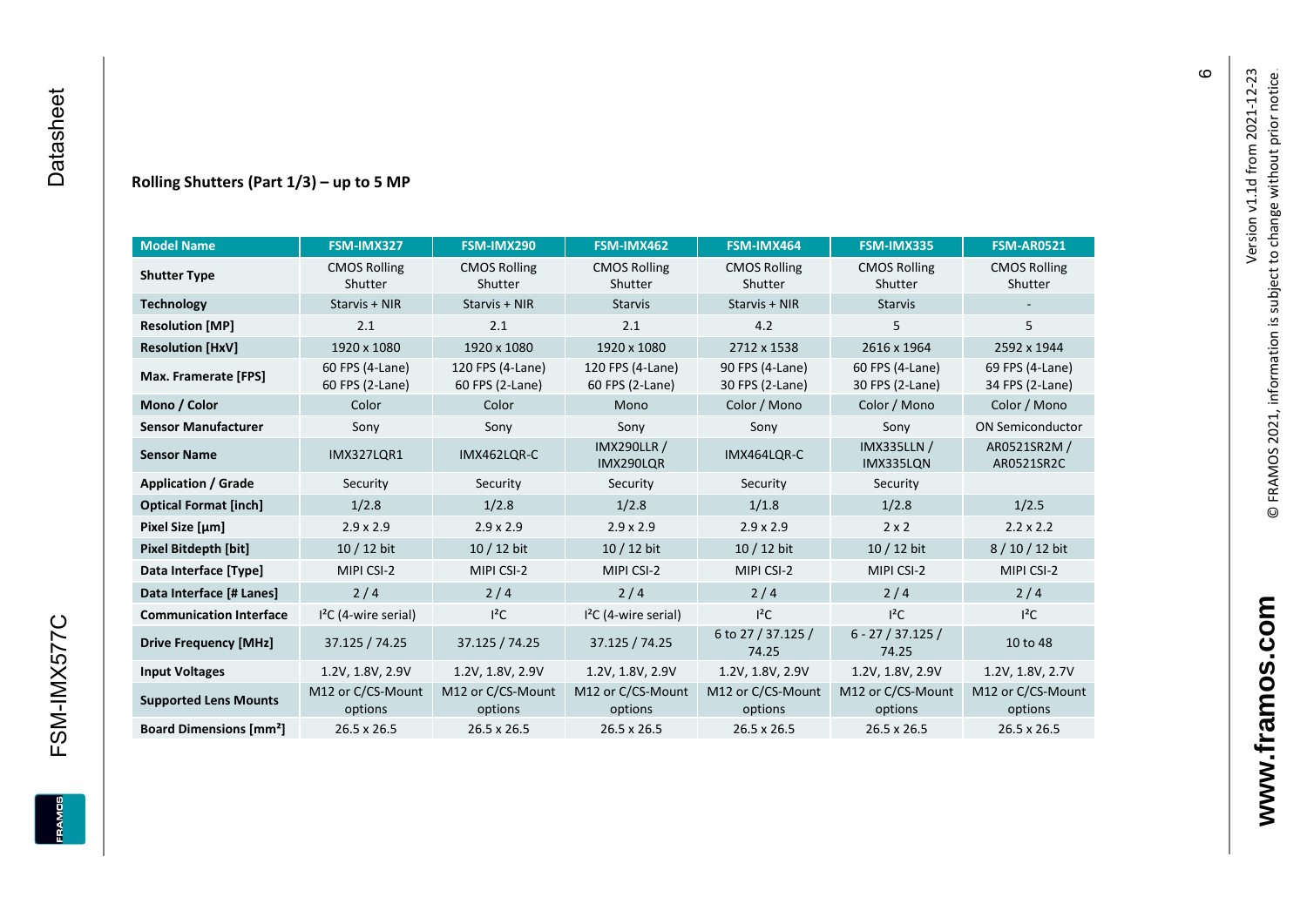#### **Rolling Shutters (Part 2/ 3 ) – 8 MP**

| <b>Model Name</b>                        | FSM-IMX334                      | FSM-IMX485                         | <b>FSM-IMX585</b>                    | FSM-IMX678                         | FSM-IMX415                         | <b>FSM-IMX715</b>                  |
|------------------------------------------|---------------------------------|------------------------------------|--------------------------------------|------------------------------------|------------------------------------|------------------------------------|
| <b>Shutter Type</b>                      | <b>CMOS Rolling</b><br>Shutter  | <b>CMOS Rolling</b><br>Shutter     | <b>CMOS Rolling</b><br>Shutter       | <b>CMOS Rolling</b><br>Shutter     | <b>CMOS Rolling</b><br>Shutter     | <b>CMOS Rolling</b><br>Shutter     |
| <b>Technology</b>                        | <b>Starvis</b>                  | Starvis + NIR                      | Starvis2                             | Starvis2                           | Starvis + NIR                      | Starvis + NIR                      |
| <b>Resolution [MP]</b>                   | 8.3                             | 8.3                                | 8.3                                  | 8.3                                | 8.4                                | 8.4                                |
| <b>Resolution [HxV]</b>                  | 3864 x 2180                     | 3864 x 2180                        | 3856 x 2180                          | 3856 x 2180                        | 3864 x 2192                        | 3864 x 2192                        |
| Max. Framerate [FPS]                     | 60 FPS (4-Lane)                 | 72 FPS (4-Lane)<br>38 FPS (2-Lane) | 90.1 FPS (4-Lane)<br>30 FPS (2-Lane) | 72 FPS (4-Lane)<br>30 FPS (2-Lane) | 90 FPS (4-Lane)<br>44 FPS (2-Lane) | 90 FPS (4-Lane)<br>44 FPS (2-Lane) |
| Mono / Color                             | Color / Mono                    | Color                              | Color                                | Color / Mono                       | Color                              | Color                              |
| <b>Sensor Manufacturer</b>               | Sony                            | Sony                               | Sony                                 | Sony                               | Sony                               | Sony                               |
| <b>Sensor Name</b>                       | <b>IMX334LLR /</b><br>IMX334LQR | <b>IMX485LQJ</b>                   | IMX585AAQJ1-C<br>IMX678AAQR1         |                                    | IMX415-AAQR                        | IMX715AAQR1                        |
| <b>Application / Grade</b>               | Security                        | Security                           | Security                             | Security                           | Security                           | Security                           |
| <b>Optical Format [inch]</b>             | 1/1.8                           | 1/1.2                              | 1/1.2                                | 1/1.8                              | 1/2.8                              | 1/2.8                              |
| Pixel Size [µm]                          | $2 \times 2$                    | $2.9 \times 2.9$                   | $2.9 \times 2.9$<br>$2 \times 2$     |                                    | $1.45 \times 1.45$                 | $1.45 \times 1.45$                 |
| Pixel Bitdepth [bit]                     | $10/12$ bit                     | $10/12$ bit                        | 10 / 12 bit                          | $10/12$ bit                        | 10 / 12 bit                        | $10/12$ bit                        |
| Data Interface [Type]                    | MIPI CSI-2                      | MIPI CSI-2                         | MIPI CSI-2                           | MIPI CSI-2                         | MIPI CSI-2                         | MIPI CSI-2                         |
| Data Interface [# Lanes]                 | $\overline{4}$                  | 2/4                                | 2/4                                  | 2/4                                | 2/4                                | 2/4                                |
| <b>Communication Interface</b>           | $I^2C$                          | $I^2C$                             | $I^2C$                               | $I^2C$                             | $I^2C$                             | $I^2C$                             |
| <b>Drive Frequency [MHz]</b>             | $6 - 27 / 37.125 /$<br>74.25    | 6 to 27 / 37.125 /<br>74.25        | 6 to 27 / 37.125 /<br>72/74.25       | $6 - 27 / 37.125 /$<br>74.25       | 24 / 27 / 37.125 /<br>72 / 74.25   | 24 / 27 / 37.125 /<br>72/74.25     |
| <b>Input Voltages</b>                    | 1.2V, 1.8V, 2.9V                | 1.2V, 1.8V, 2.9V                   | 1.1V, 1.8V, 3.3V                     | 1.1V, 1.8V, 3.3V                   | 1.1V, 1.8V, 2.9V                   | 1.1V, 1.8V, 2.9V                   |
| <b>Supported Lens Mounts</b>             | M12 or C/CS-<br>Mount options   | C/CS-Mount option                  | C/CS-Mount option                    | M12 or C/CS-<br>Mount options      | M12 or C/CS-<br>Mount options      | M12 or C/CS-<br>Mount options      |
| <b>Board Dimensions [mm<sup>2</sup>]</b> | $26.5 \times 26.5$              | $26.5 \times 26.5$                 | 26.5 x 26.5                          | 26.5 x 26.5                        | 26.5 x 26.5                        | 26.5 x 26.5                        |

FSM-IMX577C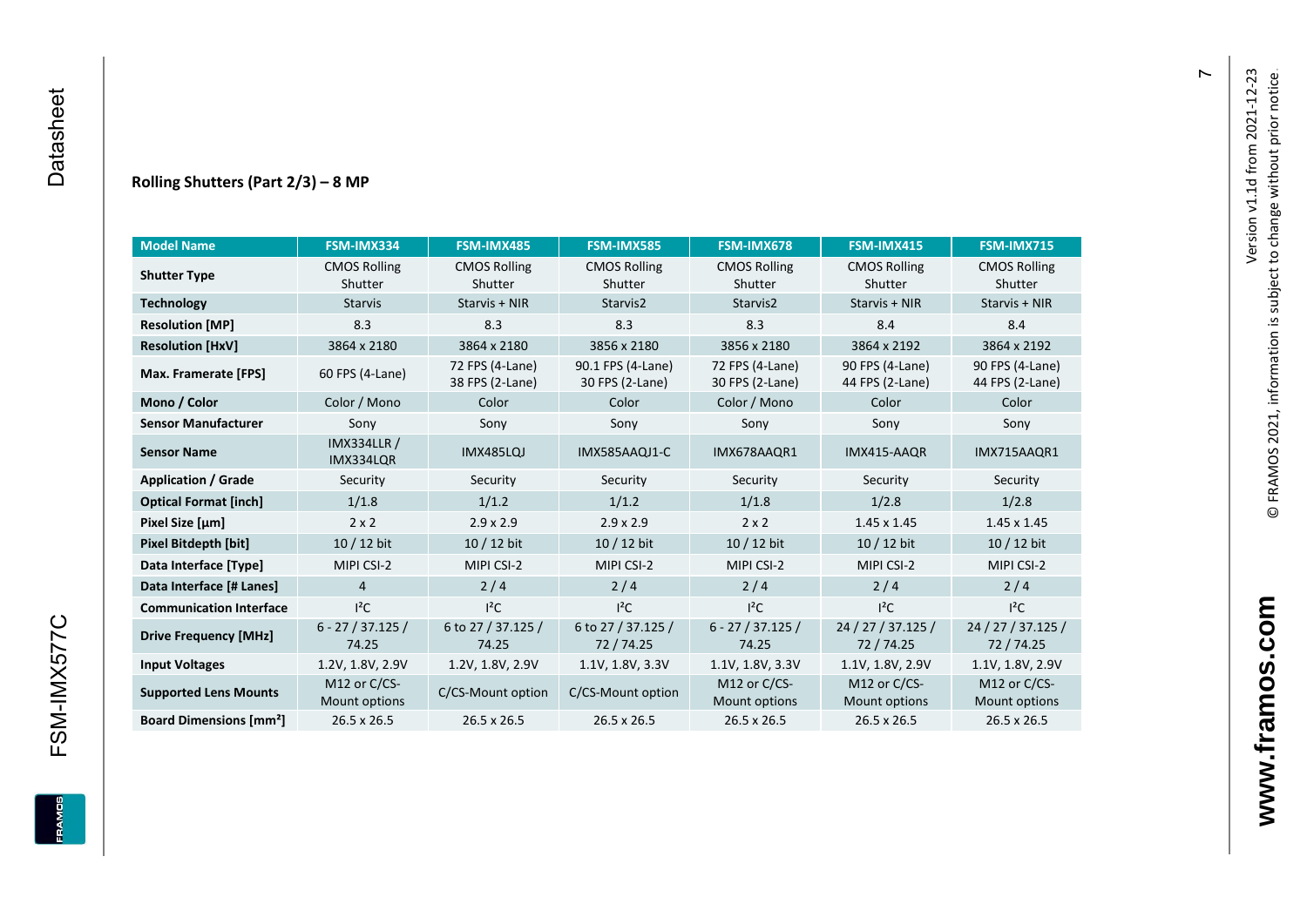| <b>Model Name</b>                        | FSM-IMX412                               | FSM-IMX577                               | FSM-IMX477                               | <b>FSM-AR1335</b>                    | FSM-IMX283                  |
|------------------------------------------|------------------------------------------|------------------------------------------|------------------------------------------|--------------------------------------|-----------------------------|
| <b>Shutter Type</b>                      | <b>CMOS Rolling Shutter</b>              | <b>CMOS Rolling Shutter</b>              | <b>CMOS Rolling Shutter</b>              | <b>CMOS Rolling Shutter</b>          | <b>CMOS Rolling Shutter</b> |
| <b>Technology</b>                        | <b>Starvis</b><br><b>Starvis</b>         |                                          | <b>Starvis</b>                           |                                      | <b>Starvis</b>              |
| <b>Resolution [MP]</b>                   | 12.3                                     | 12.3                                     | 12.3                                     | 13.1                                 | 20.2                        |
| <b>Resolution [HxV]</b>                  | 4056 x 3040                              | 4056 x 3040                              | 4056 x 3040                              | 4208 x 3120                          | 5496 x 3694                 |
| Max. Framerate [FPS]                     | 59.9 FPS (4-Lane)<br>30 FPS (2-Lane)     | 59.9 FPS (4-Lane)<br>30 FPS (2-Lane)     | 59.9 FPS (4-Lane)<br>30 FPS (2-Lane)     | 27.2 FPS (4-Lane)<br>13 FPS (2-Lane) | 24.7 FPS (4-Lane)           |
| Mono / Color                             | Color                                    | Color                                    | Color                                    | Color                                | Color                       |
| <b>Sensor Manufacturer</b>               | Sony                                     | Sony                                     | Sony                                     | <b>ON Semiconductor</b>              | Sony                        |
| <b>Sensor Name</b>                       | IMX412-AACK                              | IMX477-AAPK                              | IMX577-AACK                              | AR1335CSSM /<br>AR1335CSSC           | <b>IMX283CQJ</b>            |
| <b>Application / Grade</b>               | Security                                 | Security                                 | Security                                 | Industrial                           | Audio/Video                 |
| <b>Optical Format [inch]</b>             | 1/2.3                                    | 1/2.3                                    | 1/2.3                                    | 1/3.2                                | 1                           |
| Pixel Size [µm]                          | $1.55 \times 1.55$                       | $1.55 \times 1.55$                       | $1.55 \times 1.55$                       | $1.1 \times 1.1$                     | $2.4 \times 2.4$            |
| Pixel Bitdepth [bit]                     | $10/12$ bit                              | 8/10/12 bit                              | 8 / 10 / 12 bit                          | 8 / 10 bit                           | 10 / 12 bit                 |
| Data Interface [Type]                    | MIPI CSI-2                               | MIPI CSI-2                               | MIPI CSI-2                               | MIPI CSI-2                           | MIPI CSI-2                  |
| Data Interface [# Lanes]                 | 2/4                                      | 2/4                                      | 2/4                                      | 2/4                                  | 4                           |
| <b>Communication Interface</b>           | $I2C$ (CCI)                              | $I2C$ (CCI)                              | $I2C$ (CCI)                              | $l^2C$                               | $I^2C$                      |
| <b>Drive Frequency [MHz]</b>             | 6/12/18/27                               | 6 to 27                                  | 6 to 27                                  | 6 to 48                              | 6 to 27                     |
| <b>Input Voltages</b>                    | 1.05V, 1.8V, 2.75V                       | 1.05V, 1.8V, 2.8V                        | 1.05V, 1.8V, 2.8V                        | 1.2V, 1.8V, 2.7V                     | 1.2V, 1.8V, 2.9V            |
| <b>Supported Lens Mounts</b>             | M <sub>12</sub> or<br>C/CS-Mount options | M <sub>12</sub> or<br>C/CS-Mount options | M <sub>12</sub> or<br>C/CS-Mount options | M12 or<br>C/CS-Mount options         | C/CS-Mount option           |
| <b>Board Dimensions [mm<sup>2</sup>]</b> | 26.5 x 26.5                              | 26.5 x 26.5                              | 26.5 x 26.5                              | 26.5 x 26.5                          | 26.5 x 26.5                 |

**FRAMOS** 

 $\infty$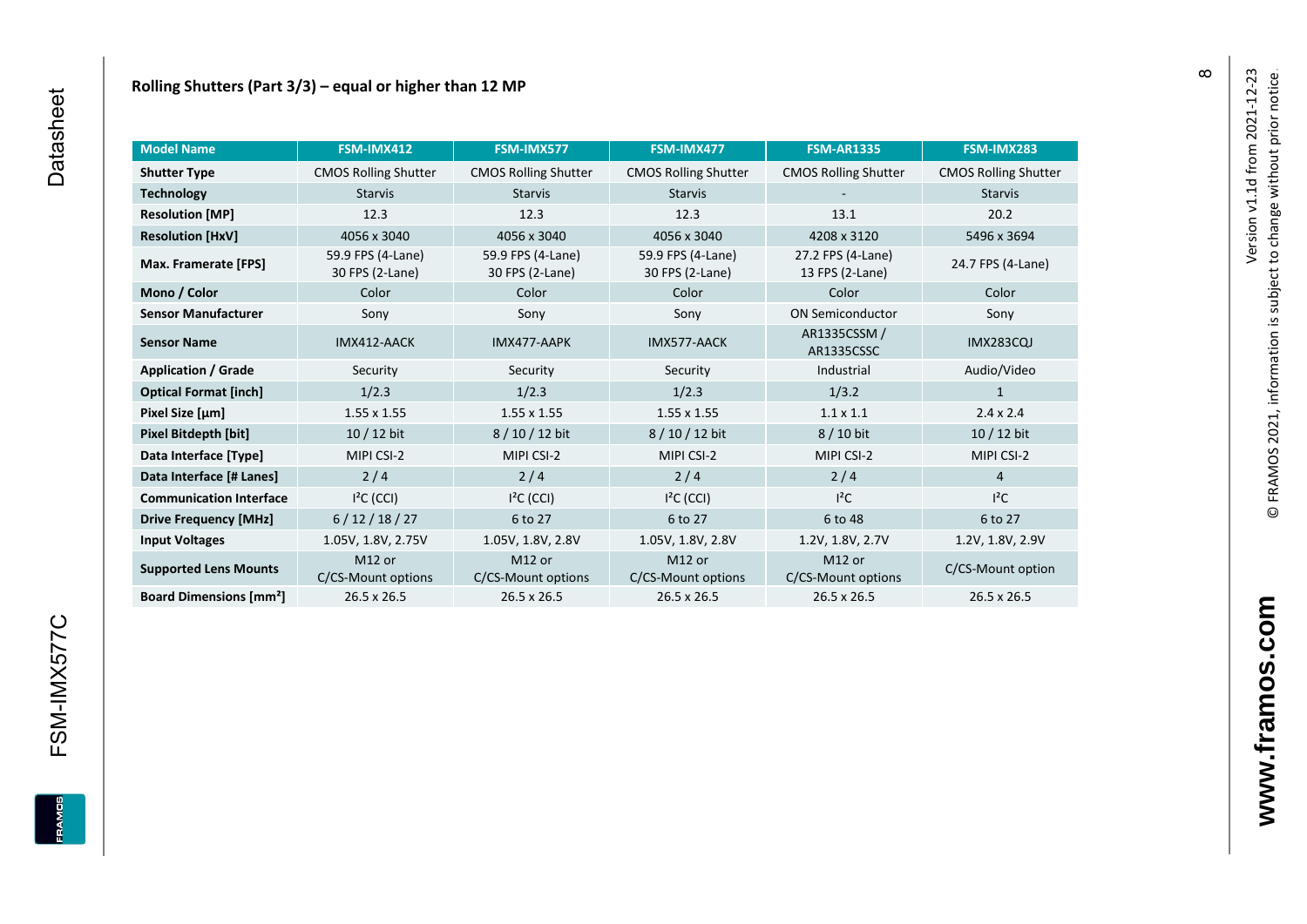#### **[1.2.2](#page-0-7) Sub -LVDS, SLVS and SLVS -EC Modules**

| <b>Model Name</b>                        | FSM-IMX264                 | FSM-IMX304                 | FSM-IMX530                                            |
|------------------------------------------|----------------------------|----------------------------|-------------------------------------------------------|
| <b>Shutter Type</b>                      | <b>CMOS Global Shutter</b> | <b>CMOS Global Shutter</b> | <b>CMOS Global Shutter</b>                            |
| <b>Technology</b>                        | Pregius (Gen2)             | Pregius (Gen2)             | Pregius S (Gen4)                                      |
| <b>Resolution [MP]</b>                   | 5.1                        | 12.4                       | 24.5                                                  |
| <b>Resolution [HxV]</b>                  | 2464 x 2056                | 4112 x 3008                | 5328 x 4608                                           |
| Max. Framerate [FPS]                     | CSI-2: 35.7 FPS (4-Lane)   | CSI-2: 23.4 FPS (4-Lane)   | SLVS-EC: 106.9 FPS (8-Lane)<br>CSI-2: 30 FPS (4-Lane) |
| Mono / Color                             | Color / Mono               | Color / Mono               | Color / Mono                                          |
| <b>Sensor Manufacturer</b>               | Sony                       | Sony                       | Sony                                                  |
| <b>Sensor Name</b>                       | IMX264LLR / IMX264LQR      | IMX304LLR / IMX304LQR      | IMX530-AAMJ / IMX530-AAQJ                             |
| <b>Application / Grade</b>               | Industrial                 | Industrial                 | Industrial                                            |
| <b>Optical Format [inch]</b>             | 2/3                        | 1.1                        | 1.2                                                   |
| Pixel Size [µm]                          | $3.45 \times 3.45$         | $3.45 \times 3.45$         | $2.74 \times 2.74$                                    |
| Pixel Bitdepth [bit]                     | 12 bit                     | 12 bit                     | 8/10/12 bit                                           |
| Data Interface [Type]                    | SubLVDS                    | <b>SubLVDS</b>             | SLVS, SLVS-EC                                         |
| Data Interface [# Lanes]                 | 4                          | 4/8                        | 1/2/4/8                                               |
| <b>Communication Interface</b>           | $I2C$ (4-wire serial)      | $I2C$ (4-wire serial)      | $I2C$ (4-wire serial)                                 |
| <b>Drive Frequency [MHz]</b>             | 37.125 / 54 / 74.25        | 37.125 / 54 / 74.25        | 37.125 / 54 / 74.25                                   |
| <b>Input Voltages</b>                    | 1.2V, 1.8V, 3.3V           | 1.2V, 1.8V, 3.3V           | 1.1V, 1.8V, 2.9V, 3.3V                                |
| <b>Supported Lens Mounts</b>             | C/CS-Mount option          | C/CS-Mount option          | C/CS-Mount option                                     |
| <b>Board Dimensions [mm<sup>2</sup>]</b> | 28 x 28                    | 28 x 28                    | 28 x 28                                               |

თ

**EDWARE** 

<span id="page-10-0"></span>FSM-IMX577C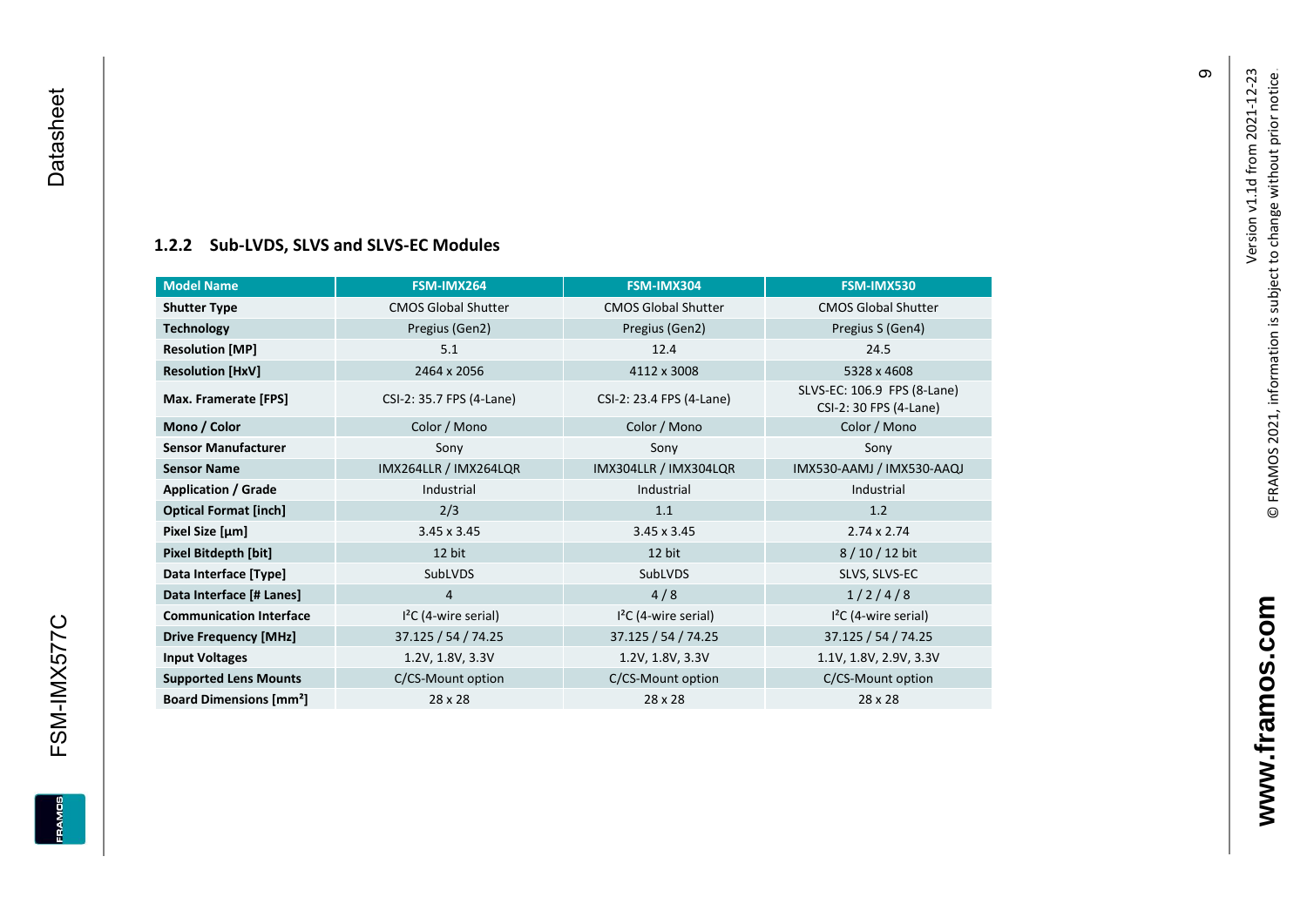# <span id="page-11-0"></span>**2 Software Package and Drivers**

As FRAMOS we know that the getting started with a new technology is the biggest challenge. The idea behind the Software Package is to enable embedded software engineers to get quickly to a streaming system and provide at the same time all tools that are needed to extend and adapt it according the individual needs of the application.

#### **What the software package and driver are:**

- A reference for a custom sensor implementation
- Demonstrating how to use the required interfaces
- Demonstrating how to communicate with the image sensor
- Demonstrating how to generaly initialize and configure the image sensor
- Provide initial image streaming output to the user space
- Demonstrating how to run basic image processing on pixel data

#### **Supported Processor Platforms**

The table below shows which platforms are supported by the standard driver package, and how many FSMs can at maximum be operated in parallel.

| <b>Sensor Module</b> | <b>NVIDIA</b><br><b>Jetson TX2</b> | <b>NVIDIA</b><br><b>AGX Xavier</b> | <b>NVIDIA</b><br><b>Jetson Nano,</b><br><b>TX2 NX, Xavier</b><br><b>NX</b> | <b>DragonBoard</b><br>410c | 96Boards<br><b>Consumer</b><br><b>Edition</b> | <b>Xilinx</b><br><b>Development</b><br><b>Boards</b> |  |  |
|----------------------|------------------------------------|------------------------------------|----------------------------------------------------------------------------|----------------------------|-----------------------------------------------|------------------------------------------------------|--|--|
| <b>FSM-AR0144</b>    | 4                                  |                                    | $\overline{2}$                                                             |                            |                                               |                                                      |  |  |
| <b>FSM-AR0521</b>    | $\overline{4}$                     |                                    | $\overline{2}$                                                             | $\overline{2}$             |                                               |                                                      |  |  |
| <b>FSM-AR1335</b>    | 4                                  |                                    | $\overline{2}$                                                             |                            |                                               |                                                      |  |  |
| FSM-HDP230           | $\overline{4}$                     | $\overline{4}$                     | $\overline{2}$                                                             |                            |                                               |                                                      |  |  |
| FSM-IMX264           | $\overline{2}$                     | $\overline{4}$                     | $\overline{\phantom{a}}$                                                   |                            |                                               |                                                      |  |  |
| FSM-IMX283           | $\overline{2}$                     | $\overline{4}$                     | $\overline{\phantom{a}}$                                                   |                            |                                               |                                                      |  |  |
| FSM-IMX290           | 4                                  |                                    | $\overline{2}$                                                             | $\overline{2}$             |                                               |                                                      |  |  |
| FSM-IMX296           | 4                                  |                                    | $\overline{2}$                                                             | $\overline{2}$             |                                               |                                                      |  |  |
| FSM-IMX297           | 4                                  |                                    | $\overline{2}$                                                             |                            |                                               |                                                      |  |  |
| FSM-IMX304           | $\overline{2}$                     | $\overline{4}$                     | $\overline{\phantom{a}}$                                                   |                            |                                               |                                                      |  |  |
| FSM-IMX327           | 4                                  |                                    | $\overline{2}$                                                             | $\overline{2}$             |                                               |                                                      |  |  |
| FSM-IMX334           | $\overline{2}$                     | $\overline{4}$                     | $\overline{\phantom{a}}$                                                   |                            | HW only, driver development                   |                                                      |  |  |
| FSM-IMX335           | 4                                  |                                    | $\overline{2}$                                                             |                            | on project basis.                             |                                                      |  |  |
| FSM-IMX412           | $\overline{4}$                     |                                    | $\overline{2}$                                                             | $\overline{2}$             |                                               |                                                      |  |  |
| FSM-IMX415           | 4                                  |                                    | $\overline{2}$                                                             |                            |                                               |                                                      |  |  |
| FSM-IMX462           | $\overline{\mathbf{4}}$            |                                    | $\overline{2}$                                                             |                            |                                               |                                                      |  |  |
| FSM-IMX464           | $\overline{4}$                     |                                    | $\overline{2}$                                                             |                            |                                               |                                                      |  |  |
| FSM-IMX477           | $\overline{4}$                     |                                    | $\overline{2}$                                                             |                            |                                               |                                                      |  |  |
| FSM-IMX485           | $\overline{4}$                     |                                    | $\overline{2}$                                                             |                            |                                               |                                                      |  |  |
| FSM-IMX565           | $\overline{4}$                     |                                    | $\overline{2}$                                                             |                            |                                               |                                                      |  |  |
| FSM-IMX577           | $\overline{4}$                     |                                    | $\overline{2}$                                                             |                            |                                               |                                                      |  |  |
| FSM-IMX585           | $\overline{4}$                     |                                    | $\overline{2}$                                                             |                            |                                               |                                                      |  |  |
| FSM-IMX678           | 4                                  |                                    | $\overline{2}$                                                             |                            |                                               |                                                      |  |  |
| FSM-IMX715           | $\overline{4}$                     |                                    | $\overline{2}$                                                             |                            |                                               |                                                      |  |  |
| FSM-IMX530           | $\overline{2}$                     | $\overline{4}$                     |                                                                            |                            |                                               | 1 <sup>1</sup>                                       |  |  |

*Table 1: Ecosystem Software Package - Supported number of FSMs per processing board*

<sup>1</sup> SLVS-EC based FPGA reference implementation as part of the SLVS-EC RX IP Core offering.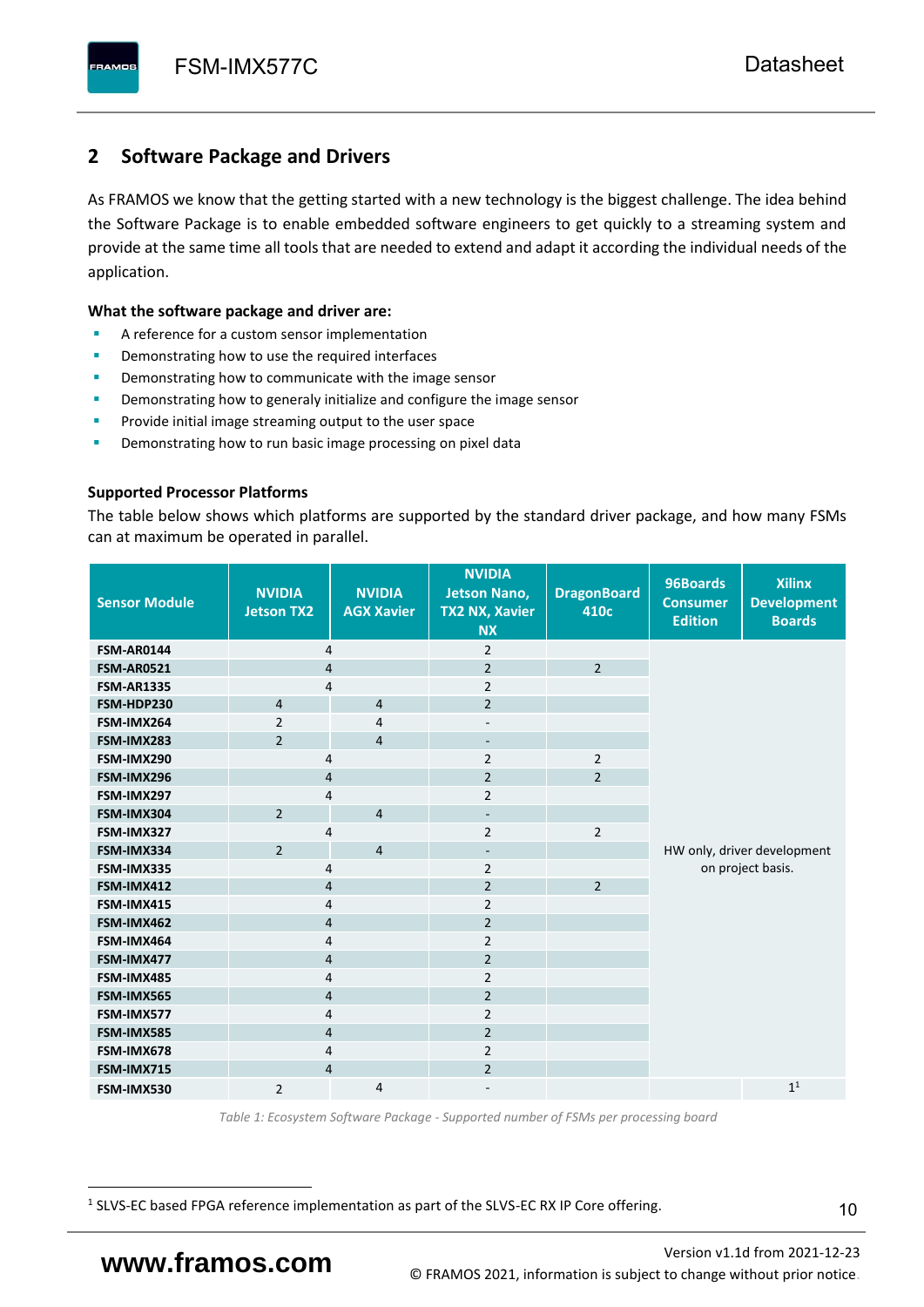#### <span id="page-12-0"></span>**2.1 Reference Software: NVIDIA Jetson Family**

The software package provided with the Development Kits of the FRAMOS Sensor Module Ecosystem provided for NVIDIA Jetson platforms provides a reference implementation of sensor and device drivers for MIPI CSI-2. It contains a minimum feature set demonstrating how to utilize the platform specific data interface and communication implementation, as well as the initialization of the image sensor and implementation of basic features.

#### **Package Content:**

- Platform and device drivers with Linux for Tegra Support
- V4L2 based subdevice drivers (low-level C API)
- Streamlined V4L2 library (LibSV) providing generic C/C++ API
- Display Examples:
	- OpenCV (Software)
	- LibArgus (Hardware)

#### **Supported Devices:**

- **NVIDIA Jetson Nano Developer Kit (B01)**
- **NVIDIA Jetson TX2 Developer Kit**
- NVIDIA Jetson TX2 NX Developer Kit
- **NVIDIA Jetson Xavier NX Developer Kit**
- **NVIDIA Jetson AGX Xavier Developer Kit**

### <span id="page-12-1"></span>**2.1.1 Platform and Sensor Device Drivers**

The driver divides into two main parts that are configured in separate ways – the Image Modes and the General Features of the image sensor.

#### **Image Modes**

These are major attributes that have impact to the image data stream formatting. They require a static preconfiguration within the device tree (DT):

- Image / streaming resolution
- Pixel format / bit depth
- Data rate / lane configuration

Each driver provides access to  $3 - 5$  pre-built configurations, reflecting the main operation modes of the imager. Beside the full resolution, that is always available, they allow to receive image streams in common video resolutions like VGA, Full HD and UHD as they are supported or make sense by the imagers, and utilize sensor features like ROI and binning.

They act as an example for implementation and usage and are available as source. Due to the size limitation of the device tree, it is not possible to integrate an extensive set of options.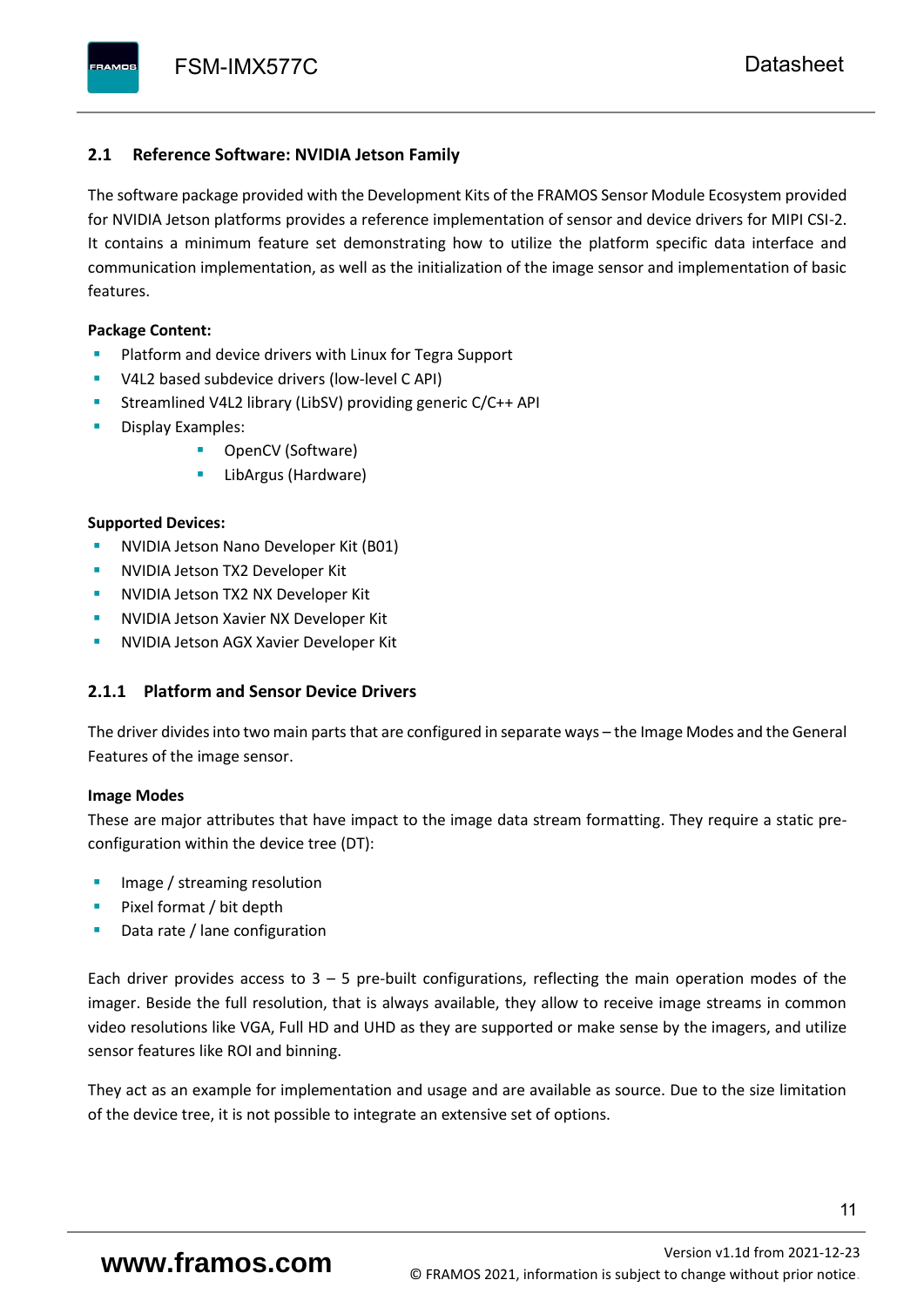#### **General Features**

These are attributes of the image sensor that do not manipulate the data stream formatting. The drivers provided with the Software Pack integrate the sensor features as shown in the table below.

| <b>Pre-Implemented</b><br><b>Features per</b><br><b>Model</b> | Gain (Analog / Digital) | <b>Frame Rate</b> | Exposure Time | Flip / Mirror | <b>IS Mode (Master / Slave)</b> | Sensor Mode ID | <b>Test Pattern Output</b> | <b>Black Level</b> | <b>HDR Output</b> | <b>Broadcast</b> | Data Rate | <b>Synchronizing Master</b> |                           |
|---------------------------------------------------------------|-------------------------|-------------------|---------------|---------------|---------------------------------|----------------|----------------------------|--------------------|-------------------|------------------|-----------|-----------------------------|---------------------------|
| <b>FSM-AR0144</b>                                             |                         |                   |               |               |                                 |                |                            |                    |                   |                  |           |                             |                           |
| <b>FSM-AR0521</b>                                             |                         |                   |               |               |                                 |                |                            |                    |                   |                  |           |                             |                           |
| <b>FSM-AR1335</b>                                             |                         |                   |               |               |                                 |                |                            |                    |                   |                  |           |                             |                           |
| FSM-HDP230                                                    |                         |                   |               |               |                                 |                |                            |                    |                   |                  |           |                             |                           |
| FSM-IMX264                                                    |                         |                   |               |               |                                 |                |                            |                    |                   |                  |           |                             |                           |
| FSM-IMX283                                                    |                         |                   |               |               |                                 |                |                            |                    |                   |                  |           |                             |                           |
| FSM-IMX290                                                    |                         |                   |               |               |                                 |                |                            |                    |                   |                  |           |                             |                           |
| FSM-IMX296                                                    |                         |                   |               |               |                                 |                |                            |                    |                   |                  |           |                             |                           |
| FSM-IMX297                                                    |                         |                   |               |               |                                 |                |                            |                    |                   |                  |           |                             |                           |
| FSM-IMX304                                                    |                         |                   |               |               |                                 |                |                            |                    |                   |                  |           |                             |                           |
| FSM-IMX327                                                    |                         |                   |               |               |                                 |                |                            |                    |                   |                  |           |                             |                           |
| FSM-IMX334                                                    |                         |                   |               |               |                                 |                |                            |                    |                   |                  |           |                             |                           |
| FSM-IMX335                                                    |                         |                   |               |               |                                 |                |                            |                    |                   |                  |           |                             |                           |
| FSM-IMX412                                                    |                         |                   |               |               |                                 |                |                            |                    |                   |                  |           |                             |                           |
| FSM-IMX415                                                    |                         |                   |               |               |                                 |                |                            |                    |                   |                  |           |                             |                           |
| FSM-IMX462                                                    |                         |                   |               |               |                                 |                |                            |                    |                   |                  |           |                             | V4L (libsv) and libargus  |
| FSM-IMX464                                                    |                         |                   |               |               |                                 |                |                            |                    |                   |                  |           |                             | V4L (libsv)               |
| FSM-IMX477                                                    |                         |                   |               |               |                                 |                |                            |                    |                   |                  |           |                             | Not Supported/Implemented |
| FSM-IMX485                                                    |                         |                   |               |               |                                 |                |                            |                    |                   |                  |           |                             |                           |
| FSM-IMX530                                                    |                         |                   |               |               |                                 |                |                            |                    |                   |                  |           |                             |                           |
| FSM-IMX565                                                    |                         |                   |               |               |                                 |                |                            |                    |                   |                  |           |                             |                           |
| FSM-IMX577                                                    |                         |                   |               |               |                                 |                |                            |                    |                   |                  |           |                             |                           |
| FSM-IMX565                                                    |                         |                   |               |               |                                 |                |                            |                    |                   |                  |           |                             |                           |
| FSM-IMX585                                                    |                         |                   |               |               |                                 |                |                            |                    |                   |                  |           |                             |                           |
| FSM-IMX678                                                    |                         |                   |               |               |                                 |                |                            |                    |                   |                  |           |                             |                           |
| FSM-IMX715                                                    |                         |                   |               |               |                                 |                |                            |                    |                   |                  |           |                             |                           |

*Table 2: Supported sensor features on NVIDIA Jetson Family*

Further features, as they are supported by the image sensor, can be integrated into the driver sources using the image sensor datasheet.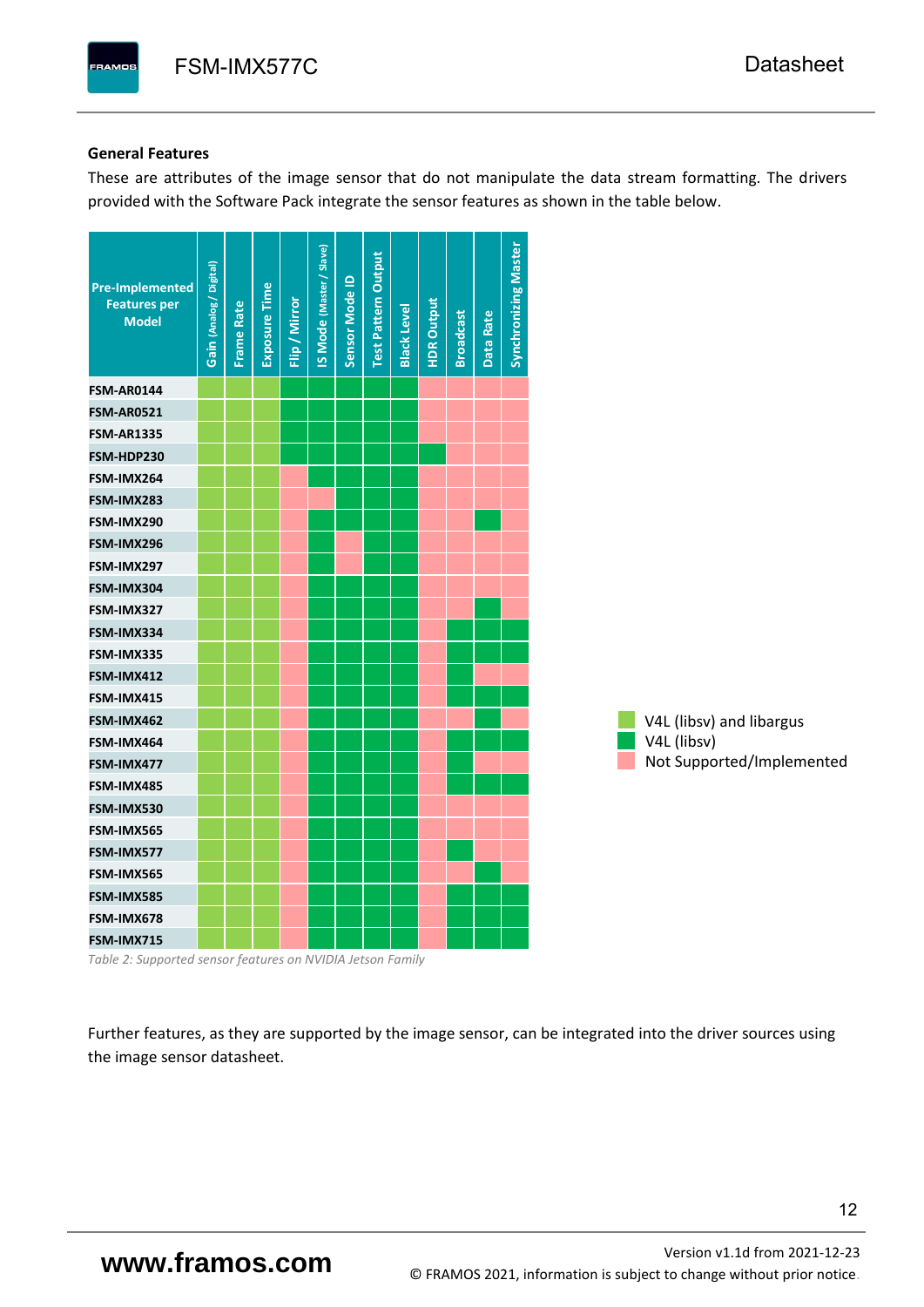# <span id="page-14-0"></span>**2.1.2 Image Pre-Processing Examples**

The provided image processing examples show the general mechanisms of data handling for an image processing using 3<sup>rd</sup>-party libraries. The OpenCV example provides data that is raw (mono) or demosaiced (color) and not further optimized for visual experience, while the LibArgus examples leverages the discrete ISP (Image Signal Processor) inside the Jetson SoC to optimize image reproduction.

## **Argus Camera Example:**

- Using hard ISP in NVIDIA Jetson SoCs, most performant option for image preprocessing
- Only applicable for color sensors (color processing can't be disabled)
- Most performant option
- Utilizing libArgus closed source library, support and tuning on individual basis through FRAMOS
- Example Implementation: Shows Demo Tuning per FSM Devkit

|                               | <b>Xavier</b><br>(AGX, NX) | Tegra X2<br>(TX2, TX2 NX) | Tegra X1<br>(TX1, Nano) |
|-------------------------------|----------------------------|---------------------------|-------------------------|
|                               | <b>Performance</b>         |                           |                         |
| Max. # of streams through ISP | 16                         | 12                        | 6                       |
| Pixel Bandwidth (max.)        | 2 Gpix/s                   | $1.4$ Gpix/s              | $1.4$ Gpix/s            |
| Image Resolution (max.)       | 64 MP                      | 24 MP                     | 24 MP                   |
| Image Width (max.)            | 6144 px                    | 6144 px                   | 6144 px                 |

*Table 3: ISP capabilities / limitations of NVIDIA Jetson Family*

The software package provided with our FSM Devkits contains a functionally and performance limited example configuration for the Jetson ISP. The configuration is sensor and lens related and demonstrates the combination of our standard kit in environments that are illuminated with fluorescent light, like in office or laboratory.

|                                                                   | <b>Supported Features in Default Configuration</b> |  |  |  |
|-------------------------------------------------------------------|----------------------------------------------------|--|--|--|
| Lens Considered (Type)                                            | Yes (Devkit Lens)                                  |  |  |  |
| IR Cut Filter (Type)                                              | Yes (650nm/50%)                                    |  |  |  |
| <b>Sensor Configuration</b>                                       | <b>Driver Default</b>                              |  |  |  |
| <b>Demosaic</b>                                                   | Yes <sup>2</sup>                                   |  |  |  |
| <b>Black Level Compensation</b>                                   | <b>Yes (Calibrated)</b>                            |  |  |  |
| <b>Bad Pixel Correction</b>                                       | <b>Yes (Calibrated)</b>                            |  |  |  |
| <b>Color Correction</b>                                           | <b>Yes (Calibrated)</b>                            |  |  |  |
| Auto White Balance (A, TL84, D65)                                 | Limited (Calibrated for TL84 only)                 |  |  |  |
| <b>Manual White Balancing</b>                                     | Limited (Not Calibrated)                           |  |  |  |
| Lens Shading / Falloff Correction                                 | Limited (Calibrated for Devkit lens)               |  |  |  |
| <b>Noise Reduction</b>                                            | Limited (Not Calibrated)                           |  |  |  |
| <b>Sharpening</b>                                                 | Limited (Not Calibrated)                           |  |  |  |
| Auto Exposure, Gain, Gamma,<br><b>Color/Tone, Contrast Tuning</b> | <b>Requires Application Specific Tuning</b>        |  |  |  |

*Table 4: Default tuning of NVIDIA Jetson, supplied with FSM Devkits*

<sup>&</sup>lt;sup>2</sup> Demosaicing is always active and can't be disabled. For monochrome sensors refer to libSV to bypass the ISP.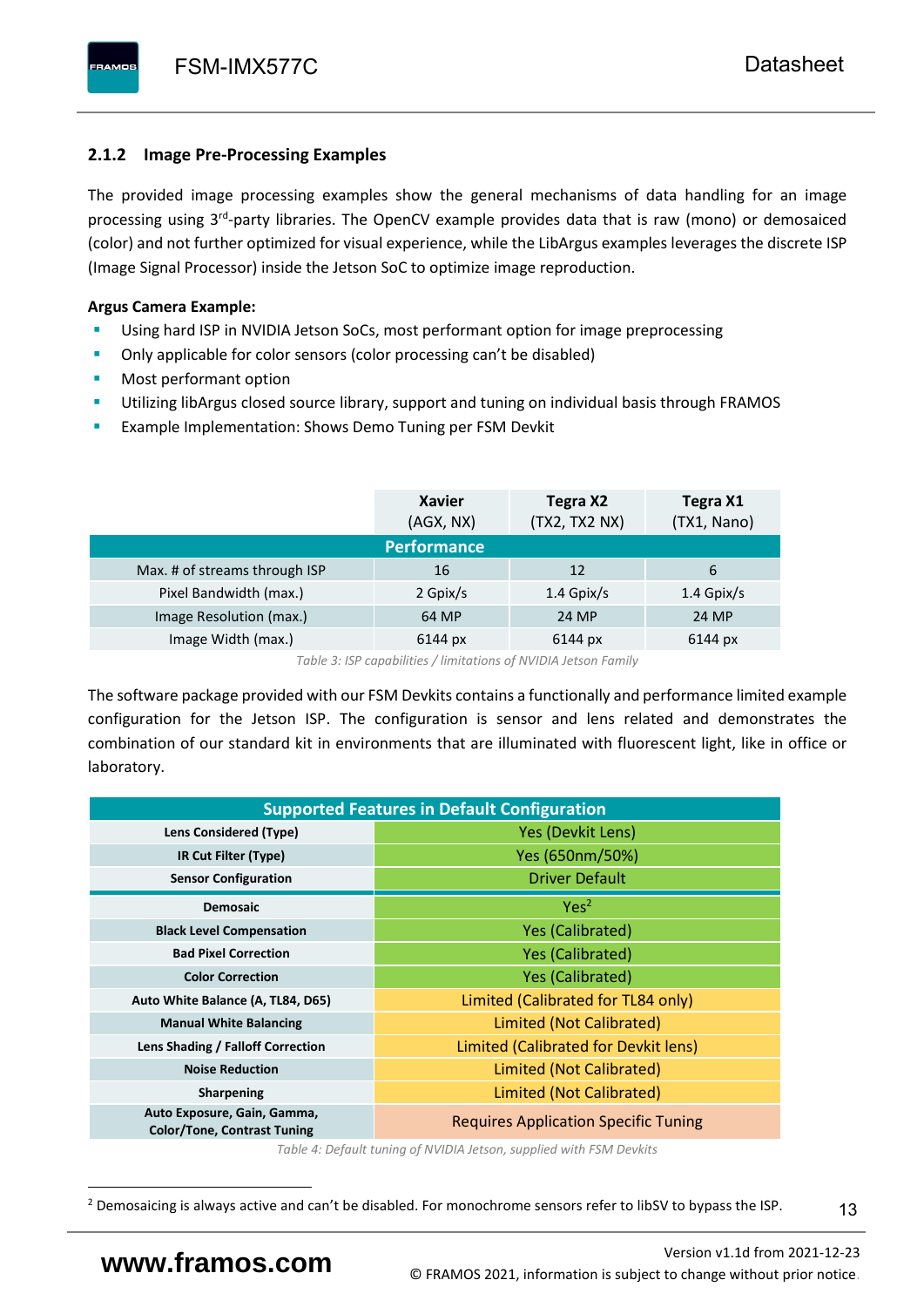To archive best performance and stable results also in variable lighting conditions, a fully featured calibration will be required. As NVIDIA camera partner, FRAMOS provides full ISP configurations for standard setups on request. Further, full custom calibration services considering lens and application specific requirements for sophisticated applications are provided on per project basis.

#### **OpenCV Example:**

- Open software library
- Easy to use and large feature set
- **•** Very resource hungry (CPU)
- Not recommended for pre-processing
- **Example Implementation: Demosaicing, Displaying**

Due to limited performance and extreme resource utilization, the image processing support utilizing the CPU will not be further enhanced.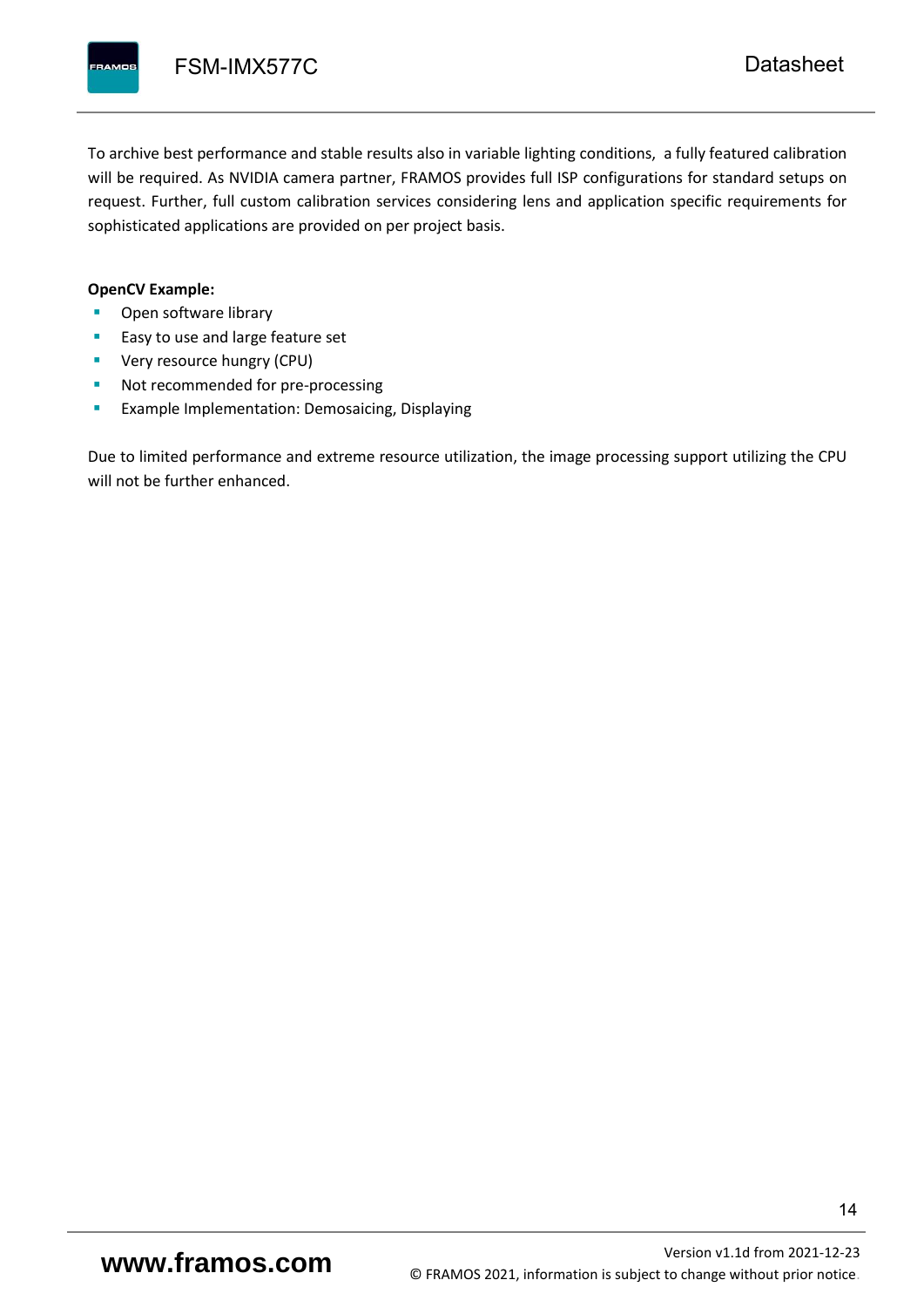# <span id="page-16-0"></span>**3 Ecosystem Compatibility Matrix**

## <span id="page-16-1"></span>**3.1 Hardware Support**

The following matrix shows the compatibility of FSMs, FSAs and FPAs to each other. The FSAs differentiate to each other by supplied voltages, power up sequence, generated clock (oscillator) and physical attributes.

| <b>Item</b> | FSM-IMX477<br>FSM-IMX577                                | FSM-IMX290<br>FSM-IMX327<br>FSM-IMX334<br>FSM-IMX335<br>FSM-IMX412 FSM-IMX462<br>FSM-IMX464<br><b>FSM-IMX485</b> | <b>FSM-IMX296</b><br>FSM-IMX297                         | <b>FSM-AR0521</b><br><b>FSM-AR1335</b>                  | FSM-IMX415<br><b>FSM-IMX715 FSM-IMX283</b>              |                                            | <b>FSM-AR0144</b>                                       | <b>FSM-HDP230</b>                                       | FSM-IMX565<br><b>FSM-IMX585</b><br>FSM-IMX678           |
|-------------|---------------------------------------------------------|------------------------------------------------------------------------------------------------------------------|---------------------------------------------------------|---------------------------------------------------------|---------------------------------------------------------|--------------------------------------------|---------------------------------------------------------|---------------------------------------------------------|---------------------------------------------------------|
| FSA-FT1/A   | FPA-4.A/TXA<br>FPA-A/NVN<br>FPA-2.A/96B<br>FPA-ABC/XX13 |                                                                                                                  |                                                         |                                                         |                                                         |                                            |                                                         |                                                         |                                                         |
| FSA-FT3/A   |                                                         | FPA-4.A/TXA<br>FPA-A/NVN <sup>4</sup><br>FPA-2.A/96B<br>FPA-ABC/XX13                                             |                                                         |                                                         |                                                         |                                            |                                                         |                                                         |                                                         |
| FSA-FT6/A   |                                                         |                                                                                                                  | FPA-4.A/TXA<br>FPA-A/NVN<br>FPA-2.A/96B<br>FPA-ABC/XX13 |                                                         |                                                         |                                            |                                                         |                                                         |                                                         |
| FSA-FT7/A   |                                                         |                                                                                                                  |                                                         | FPA-4.A/TXA<br>FPA-A/NVN<br>FPA-2.A/96B<br>FPA-ABC/XX13 |                                                         |                                            |                                                         |                                                         |                                                         |
| FSA-FT11/A  |                                                         |                                                                                                                  |                                                         |                                                         | FPA-4.A/TXA<br>FPA-A/NVN<br>FPA-2.A/96B<br>FPA-ABC/XX13 |                                            |                                                         |                                                         |                                                         |
| FSA-FT12/A  |                                                         |                                                                                                                  |                                                         |                                                         |                                                         | FPA-4.A/TXA<br>FPA-2.A/96B<br>FPA-ABC/XX13 |                                                         |                                                         |                                                         |
| FSA-FT13/A  |                                                         |                                                                                                                  |                                                         |                                                         |                                                         |                                            | FPA-4.A/TXA<br>FPA-A/NVN<br>FPA-2.A/96B<br>FPA-ABC/XX13 |                                                         |                                                         |
| FSA-FT19/A  |                                                         |                                                                                                                  |                                                         |                                                         |                                                         |                                            |                                                         | FPA-4.A/TXA<br>FPA-A/NVN<br>FPA-2.A/96B<br>FPA-ABC/XX13 |                                                         |
| FSA-FT26/A  |                                                         |                                                                                                                  |                                                         |                                                         |                                                         |                                            |                                                         |                                                         | FPA-4.A/TXA<br>FPA-A/NVN<br>FPA-2.A/96B<br>FPA-ABC/XX13 |

#### <span id="page-16-2"></span>**Sensor Modules with MIPI CSI-2 (D-PHY) Output**

*Table 5: Ecosystem Compatibility Matrix – Native CSI-2 (D-PHY) FSMs*

Version [v1.1d](#page-0-3) from 2021-12-23 **www.framos.com** © FRAMOS 2021, [information is subject to change without prior notice.](mailto:sales@framos.de)

<sup>&</sup>lt;sup>3</sup> Not verified, Xilinx Development Board with hard MIPI CSI-2 / D-PHY interface.

<sup>4</sup> FSM-IMX334 is not supported due to the sensor requiring 4-lanes MIPI.